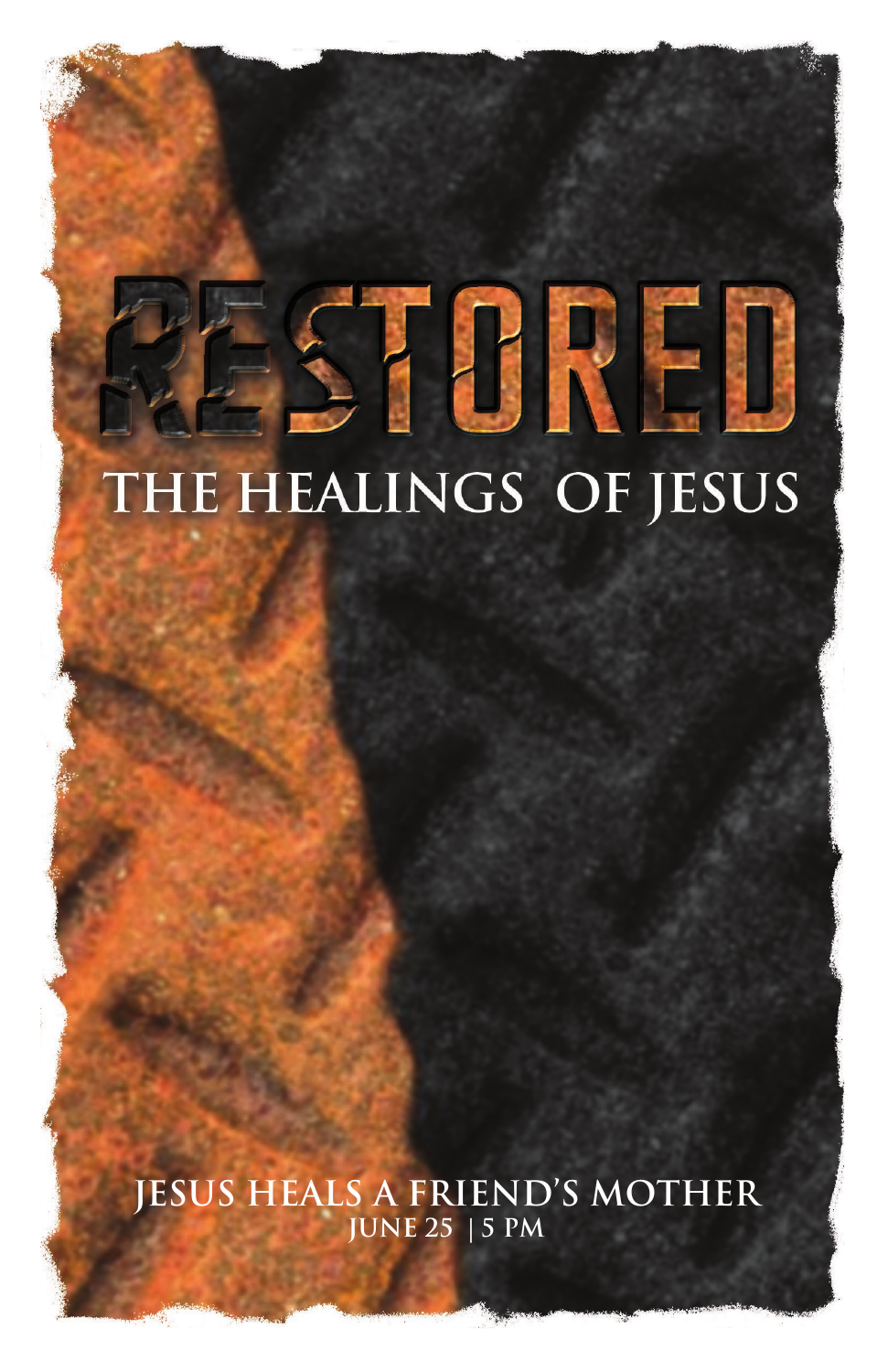# **Holy Communion**

Congregational responses are indicated in **bold.**

# **The Acclamation**

 Blessed be God: the Father, the Son, and the Holy Spirit.  **And blessed be his kingdom, now and for ever.** *Amen.*

# **The Collect for Purity**

**Almighty God, to you all hearts are open, all desires known, and from you no secrets are hid: Cleanse the thoughts of our hearts by the inspiration of your Holy Spirit, that we may perfectly love you, and worthily magnify your holy Name; through Christ our Lord.**

*Amen.*

# **The Collect for the Day**

The Lord be with you.

**And also with you.**

Let us pray.

O God, your never-failing providence sets in order all things both in heaven and on earth: Put away from us all hurtful things, and give us those things that are profitable for us; through Jesus Christ our Lord, who lives and reigns with you and the Holy Spirit, one God, for ever and ever. *Amen.*

*[Please be seated.]*

| Pew Bible pg. 198                                                                                                       |  |
|-------------------------------------------------------------------------------------------------------------------------|--|
| This is the Word of the Lord.                                                                                           |  |
| <b>Thanks be to God.</b>                                                                                                |  |
|                                                                                                                         |  |
| O be joyful in the Lord, all you lands; *<br>serve the Lord with gladness, and come before<br>his presence with a song. |  |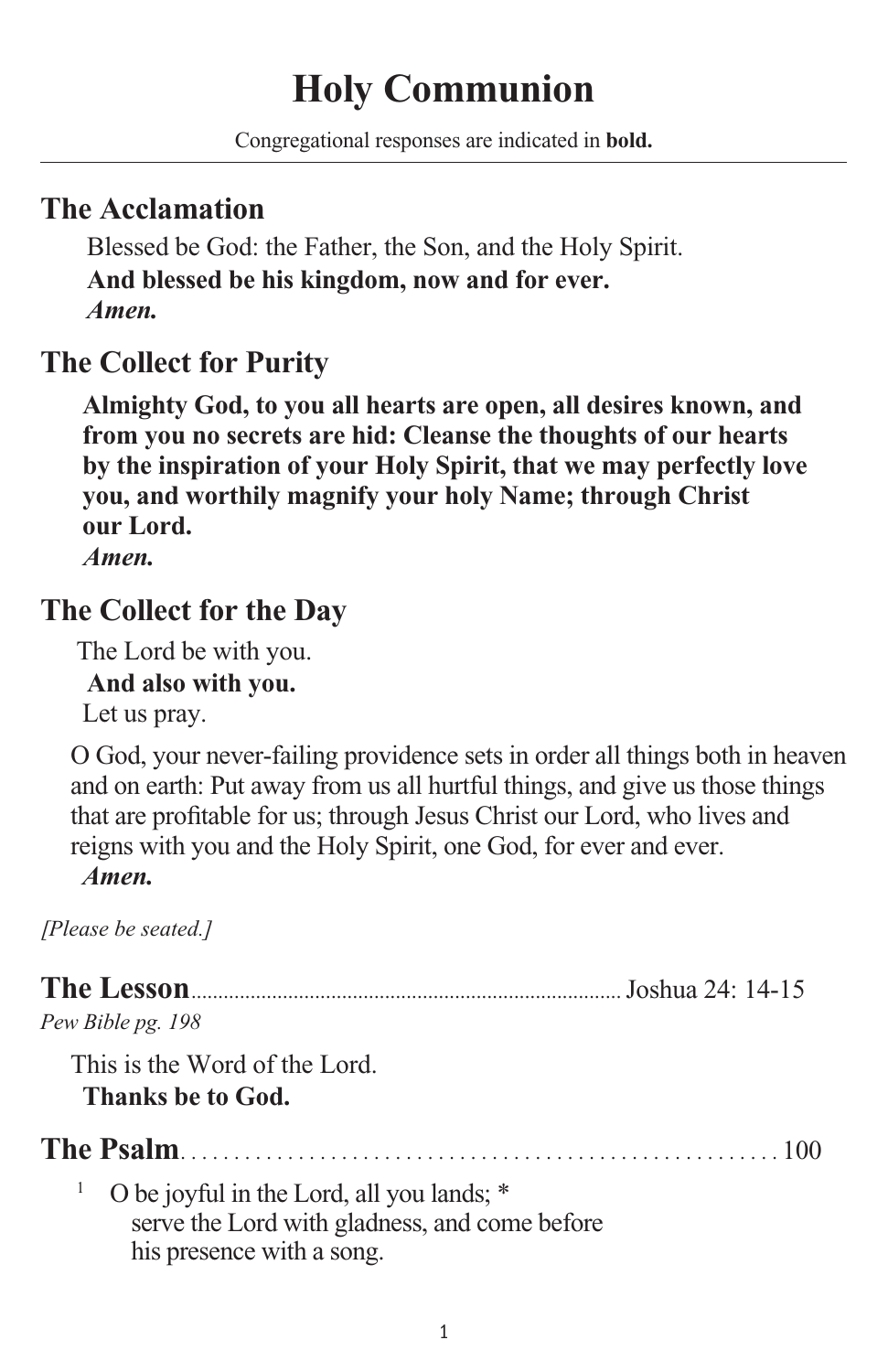- <sup>2</sup> Be assured that the Lord, he is God:  $*$  it is he that has made us, and not we ourselves; we are his people, and the sheep of his pasture.
- <sup>3</sup> O go your way into his gates with thanksgiving, and into his courts with praise; \* be thankful unto him, and speak good of his Name.
- <sup>4</sup> For the Lord is gracious, his mercy is everlasting,  $*$ and his truth endures from generation to generation.

#### **Glory be to the Father, and to the Son, and to the Holy Spirit: as it was in the beginning, is now, and ever shall be, world without end.**

*Amen.*

*[Please stand.]*

The Holy Gospel of our Lord Jesus Christ according to Matthew. **Glory to you, Lord Christ.**

| Pew Bible pg. 813 |  |
|-------------------|--|

This is the Gospel of the Lord.

**Praise to you, Lord Christ.**

*[Please be seated.]*

**The Sermon**. . . . . . . . . . . . . . . . . . . . . . . . . . . .The Rev. Alex Shuttleworth

*[Please stand.]*

# **The Apostles' Creed**

Let us confess our faith in the words of the Apostles' Creed.

Do you believe and trust in God the father?  **I do. I believe in God the Father almighty, creator of heaven and earth.**

Do you believe and trust in Jesus Christ?  **I do. I believe in Jesus Christ, his only son, our Lord. He was conceived by the Holy Spirit and born of the Virgin Mary.** 2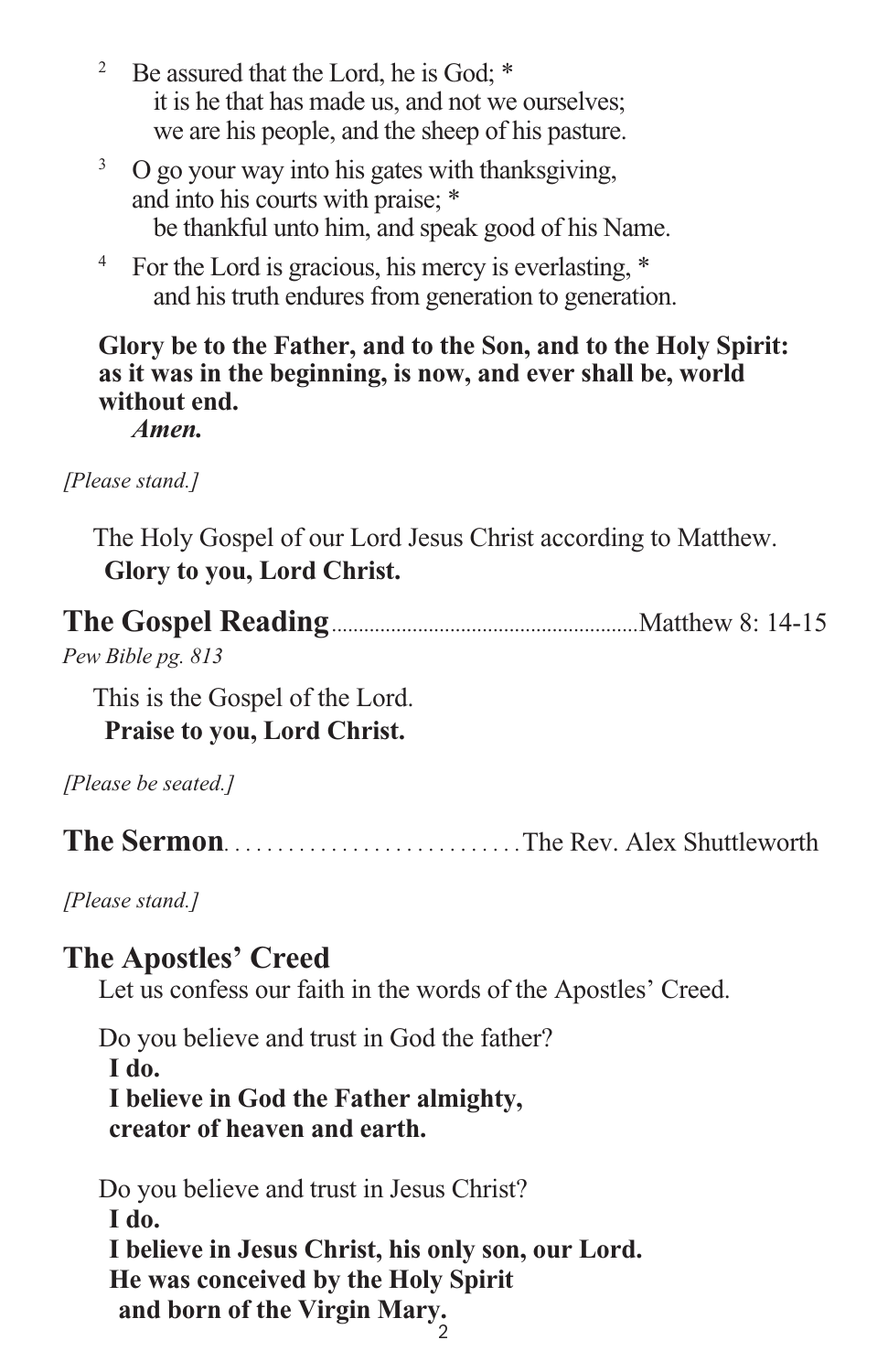**He suffered under Pontius Pilate, was crucified, died, and was buried. He descended to the dead. On the third day he rose again. He ascended into heaven, and is seated at the right hand of the Father. He will come again to judge the living and the dead.** Do you believe and trust in the Holy Spirit?

**I do. I believe in the Holy Spirit, the Lord, the giver of life, the holy catholic church, the communion of saints, the forgiveness of sins, the resurrecetion of the body, and the life everlasting.** *Amen.*

*[Please remain standing.]*

# **Reaffirming Our Life Together**

*The minister asks and the congregation replies.*

#### **We Commit**

Do you turn to Jesus Christ and confess him as your Lord and Savior? **We do.**

Do you joyfully receive the Christian Faith, as revealed in the Holy Scriptures of the Old and New Testaments? **We do.**

Will you obediently keep God's holy will and commandments, and walk in them all the days of your lives? **With the help of God, we will.**

#### **We Connect**

Will you who make and witness these vows do all in your power to support one another, in your life in Christ? **We will.**

Will you participate in worship, study, and fellowship? **We will.**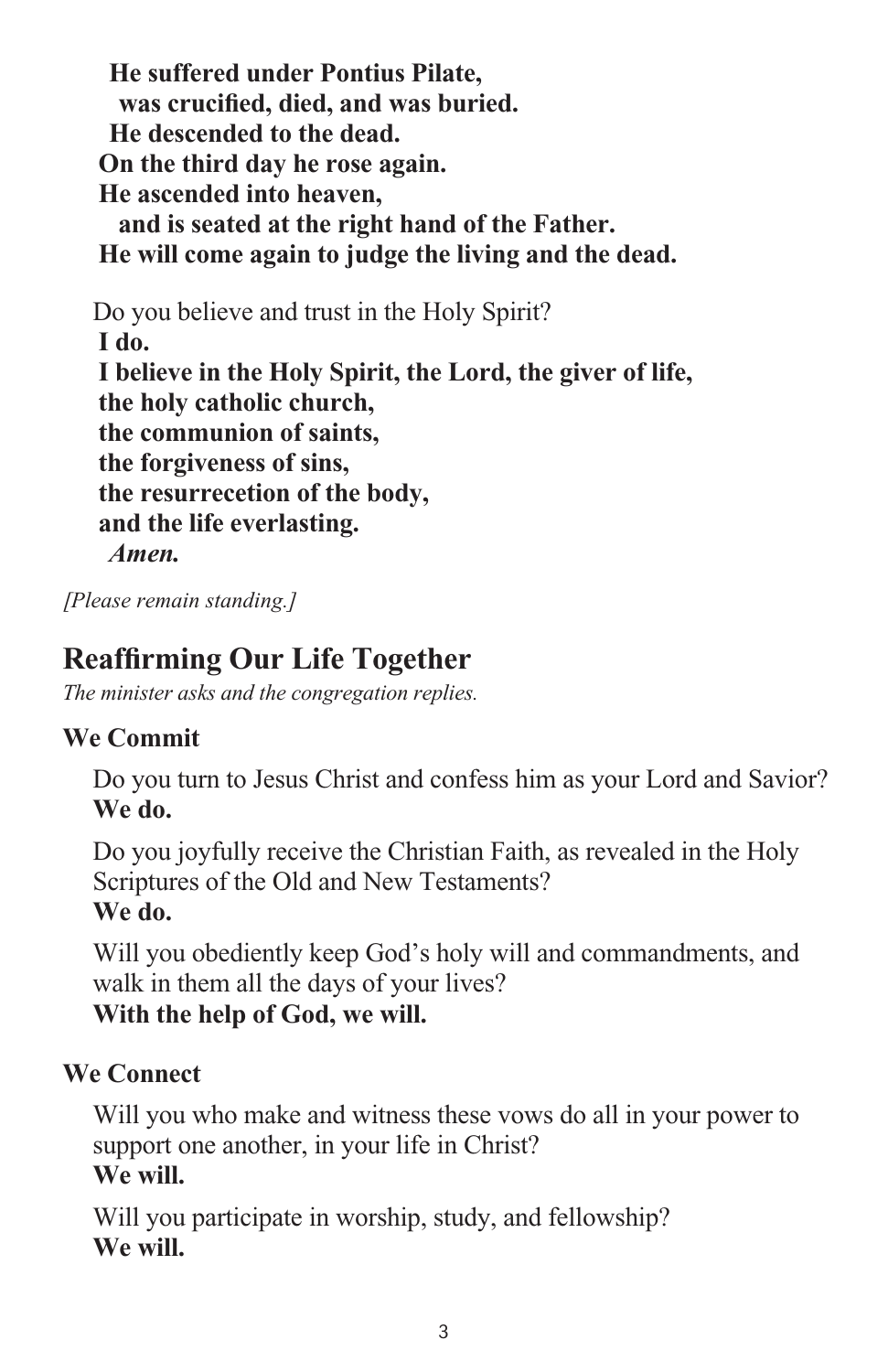Will you seek to cultivate a loving community? **With the help of God, we will.**

#### **We Contribute**

Will you who make and witness these vows, do all in your power to give, and serve, and join in our mission to make disciples of Jesus

Christ, proclaiming the gospel and living out your faith at home, at work, and in our community? **With the help of God, we will.**

#### **The Reaffirmation of Our Faith**

**Almighty and everliving God, we ask you to strengthen us for membership, through the power of your Holy Spirit. Daily increase in us the gift of your grace and the fruit of your Spirit; through Jesus Christ our Lord.** 

#### **Amen.**

May the Holy Spirit who has begun a good work in us, direct and empower us by his grace, that we may continue in the service of our Lord Jesus Christ, all the days of our life.

#### **Amen.**

*[Please remain standing.]* 

# **The Peace**

The peace of the Lord be always with you.  **And also with you.**

#### **Announcements**

# **Doxology**

**Praise God, from whom all blessings flow; Praise him, all creatures here below; Praise him above ye heavenly host; Praise Father, Son, and Holy Ghost.** *Amen.*

# **The Sursum Corda**

The Lord be with you  **and also with you.**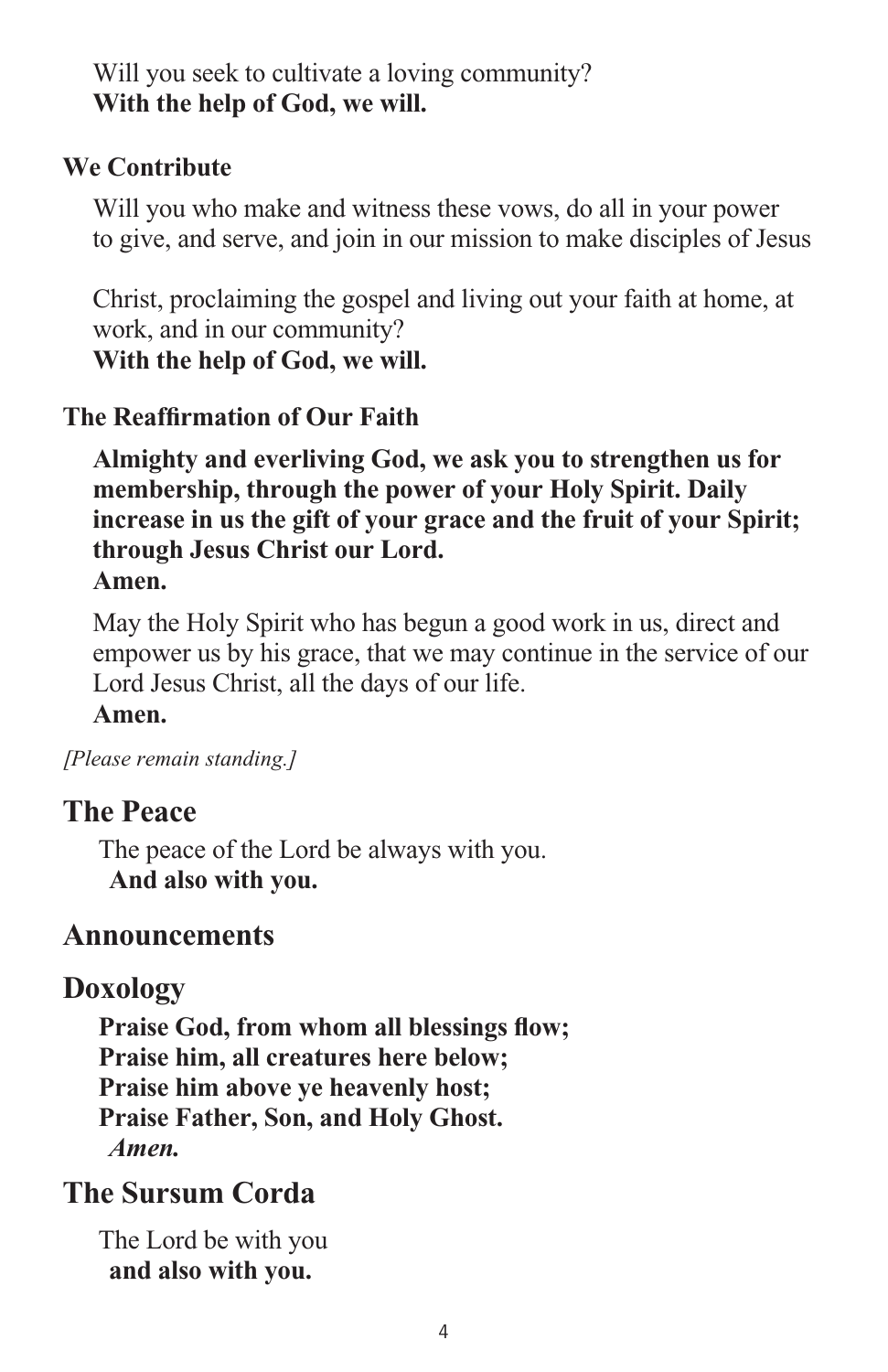Lift up your hearts.  **We lift them to the Lord.**

Let us give thanks to the Lord our God.  **It is right to give him thanks and praise.**

It is right, our duty and our joy, always and everywhere to give thanks to you, Father Almighty, Creator of heaven and earth. *[On occasion the minister may add a proper preface.]*

Therefore we praise you, joining our voices with Angels and Archangels and with all the company of heaven, who for ever sing this hymn to proclaim the glory of your Name:

#### **The Sanctus**

**Holy, holy, holy is the Lord, God Almighty Who was and is, and is to come, Lift up His name with the sound of singing, Lift up His name in all the earth. Lift up your voice and give Him glory, For He is worthy to be praised. Holy. Holy.**

*[Please be seated.]*

# **The Prayer of Consecration**

All praise and glory is yours, O God our heavenly Father, for in your tender mercy, you gave your only Son Jesus Christ to suffer death upon the cross for our redemption. He made there, by his one offering of himself once offered, a full, perfect, and sufficient sacrifice, and satisfaction, for the sins of the whole world; and he instituted, and in his Holy Gospel commanded us to continue, a perpetual memory of his precious death and sacrifice, until his coming again.

For on the night that he was betrayed, our Lord Jesus Christ took bread; and when he had given thanks, he broke it, and gave it to his disciples, saying, "Take, eat; this is my Body which is given for you: Do this in remembrance of me."

Likewise, after supper, Jesus took the cup, and when he had given thanks, he gave it to them, saying, "Drink this, all of you; for this is my Blood of the New Covenant, which is shed for you, and for many, for the forgiveness of sins: Whenever you drink it, do this in remembrance of me."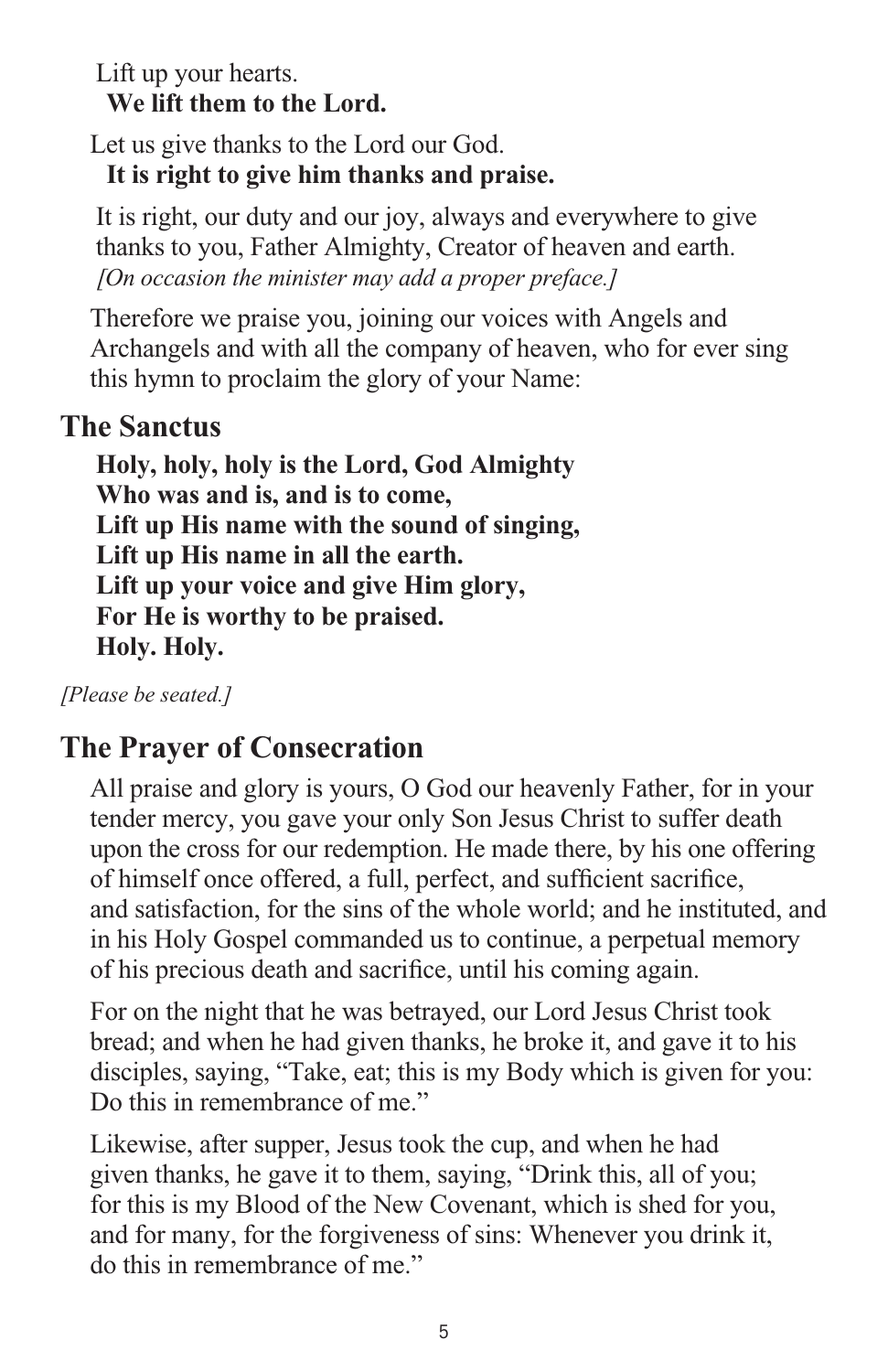Therefore we proclaim the mystery of faith:

#### **Christ has died. Christ is risen. Christ will come again.**

And here we offer and present to you, O Lord, ourselves, our souls and bodies, to be a reasonable, holy, and living sacrifice. We humbly pray that all who partake of this Holy Communion may worthily receive the most precious Body and Blood of your Son Jesus Christ, be filled with your grace and heavenly benediction, and be made one body with him, that he may dwell in us, and we in him.

#### **By him, and with him, and in him, in the unity of the Holy Spirit, all honor and glory is yours, Almighty Father, now and for ever.** *Amen.*

# **The Lord's Prayer**

And now as our Savior Christ has taught us, we are bold to pray:

 **Our Father, who art in heaven, hallowed be thy name, thy kingdom come, thy will be done, on earth as it is in heaven. Give us this day our daily bread. And forgive us our trespasses, as we forgive those who trespass against us. And lead us not into temptation, but deliver us from evil. For thine is the kingdom, and the power and the glory, for ever and ever.** *Amen.* 

# **The Fraction**

Christ our Passover has been sacrificed for us.  **Therefore let us keep the feast.**

# **The Ministration of Communion**

The gifts of God for the people of God. Take them in remembrance that Christ died for you and feed on him in your hearts by faith, with thanksgiving.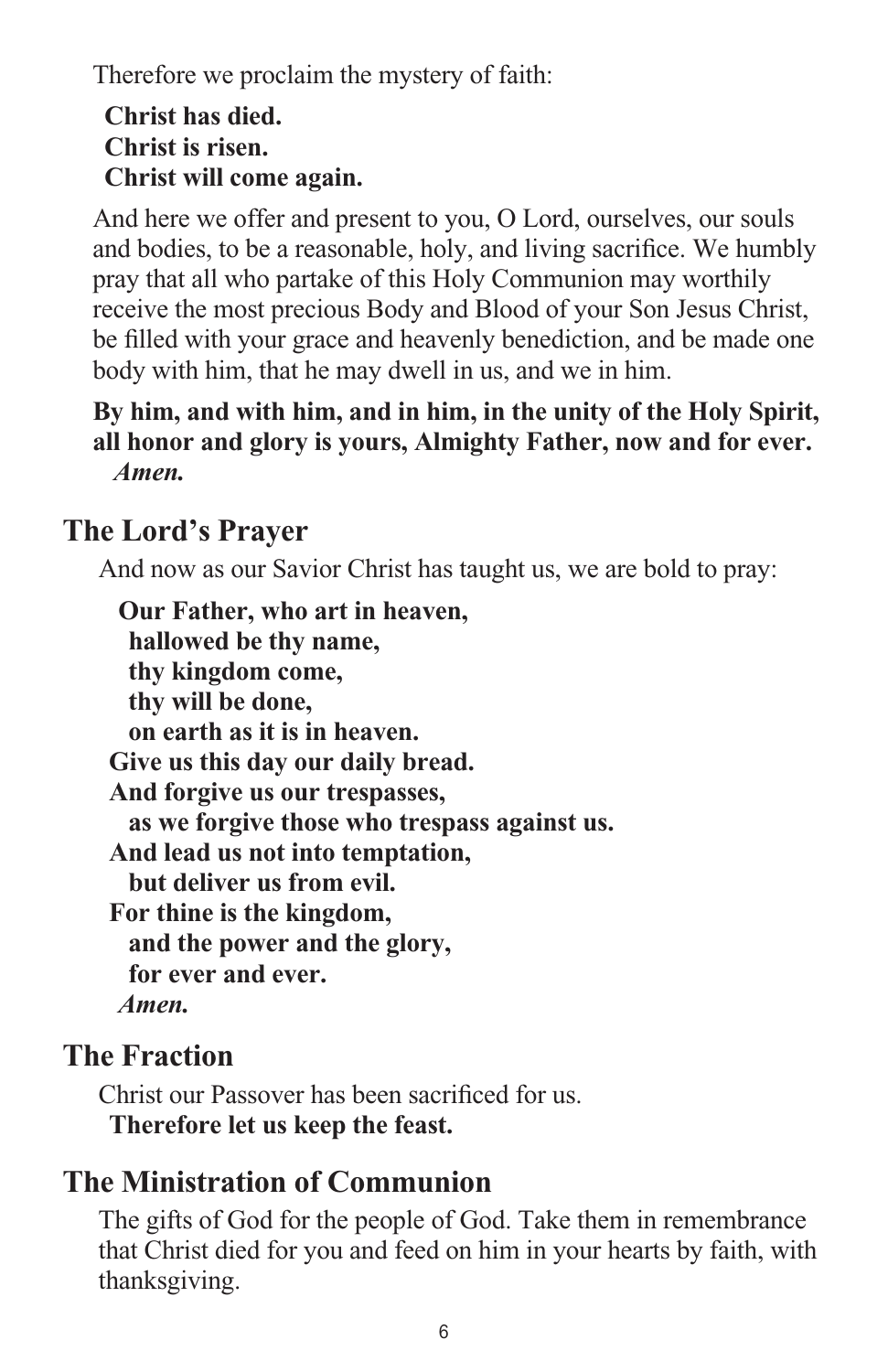*All baptized believers are welcome to receive Holy Communion.* 

*Parents of baptized children are welcome to decide whether you would like your children to receive Holy Communion or a blessing.* 

> *To receive a blessing instead of communion, simply keep your hands by your side or folded.*

*If you require a gluten-free cup, please ask the minister.*

# **The Blessing**

The peace of God which passes all understanding keep your hearts and minds in the knowledge and love of God, and of his Son Jesus Christ our Lord; and the blessing of God Almighty, the Father, the Son and the Holy Spirit, be among you and remain with you always.  *Amen.*

# **The Dismissal**

Let us bless the Lord.

#### **Thanks be to God.**

*\*On occasion members of this congregation like to add "alleluia, alleluia" to the dismissal.*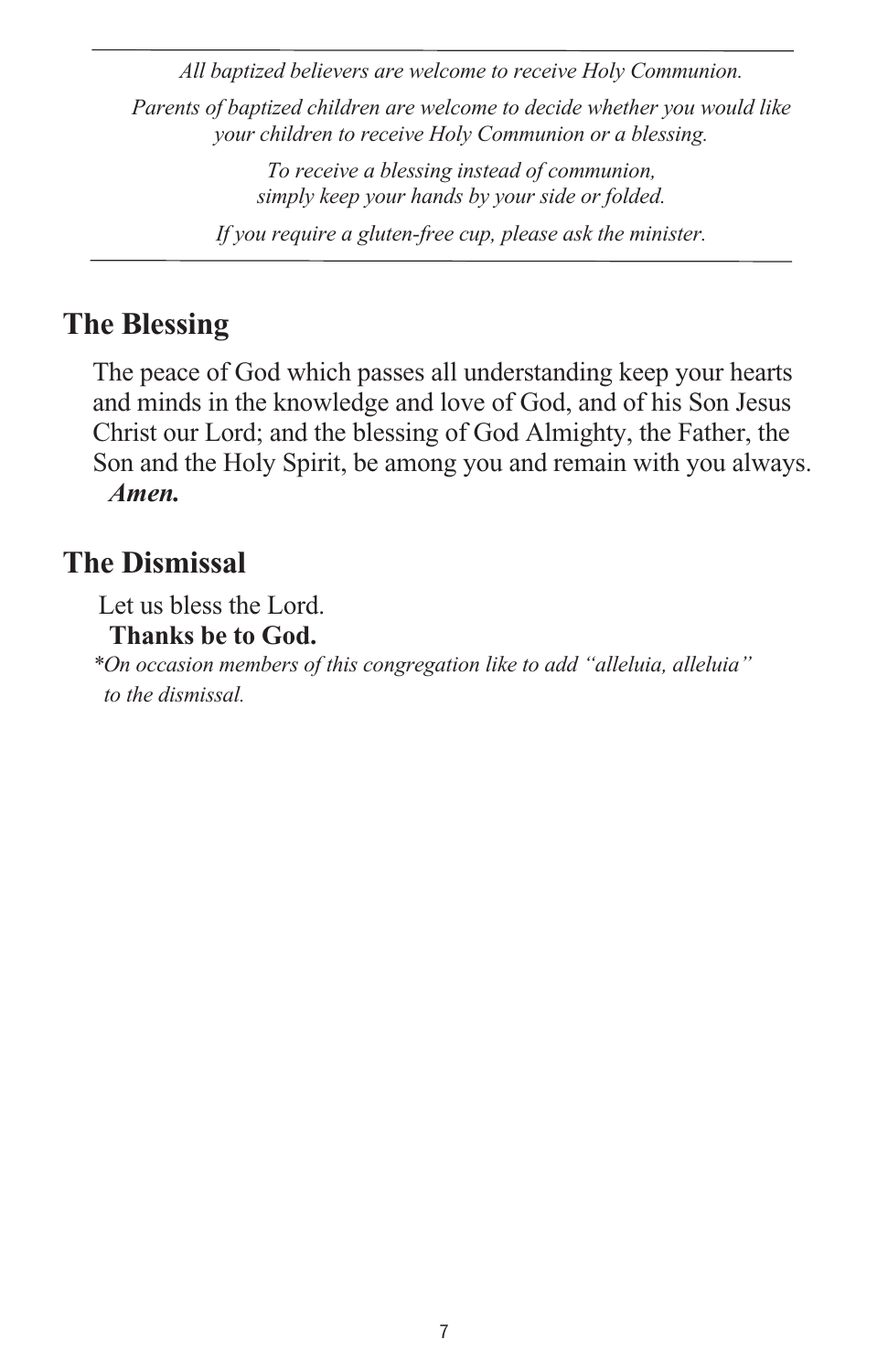Welcome to Our New Members!

The Cagley Family Thomas Clement The Cromie Family Erika & Jesse Egeler Debbie Galle Lauren Gama Lam Gray The Graybill Family Maggie Hall Barbara & Don Hill Linda Hogan Anita & Hyong Kim Natalie & Kevin Klaum Mary & Louise Knecht Kay & Doug Marshall The Maxwell Family Corinne Petrina Elizabeth Phillips Mary Reina The Rogland Family The Scarneccia Family Edward Seifert Katelyn & Ethan Shula The Skaugen Family The Sparks Family Anna & Philip St. Jean The Starz Family Dr. Maria Sunseri